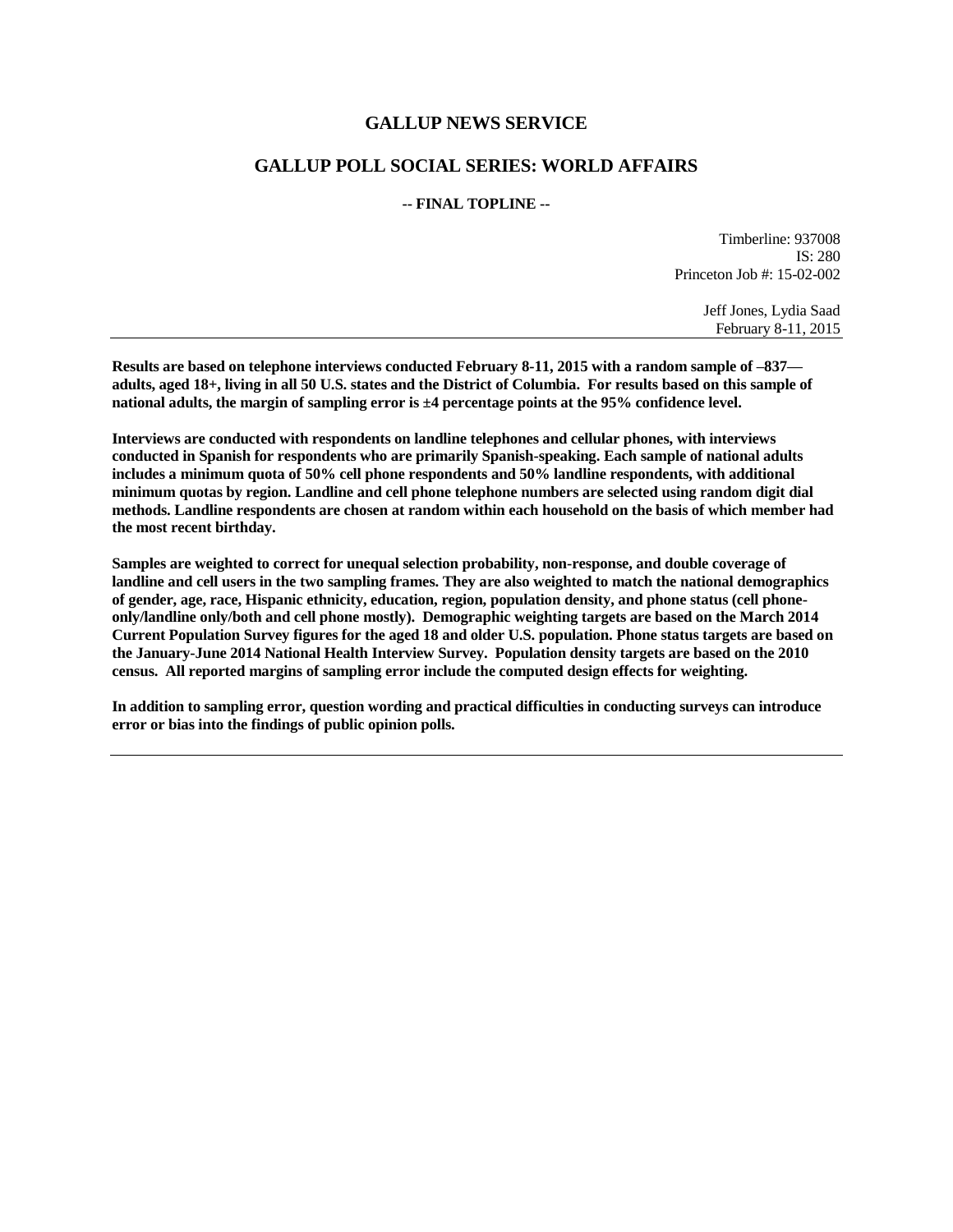17. What one country anywhere in the world do you consider to be the United States' greatest enemy today? *[OPEN-ENDED]*

|                                  | 2015<br>Feb<br>$8 - 11$ | 2014<br>Feb<br>$6 - 9$ | 2012<br>Feb<br>$2 - 5$ | 2011<br>Feb<br>$2 - 5$ | 2008<br>Feb<br>$11 - 14$ | 2007<br>Feb<br>$1 - 4$ | 2006<br>Feb<br>$6-9$ | 2005<br>Feb<br>$7 - 10$ | 2001<br>Feb<br>$1-4$ |
|----------------------------------|-------------------------|------------------------|------------------------|------------------------|--------------------------|------------------------|----------------------|-------------------------|----------------------|
| Russia                           | 18                      | 9                      | $\overline{2}$         | 3                      | $\overline{c}$           | $\overline{2}$         | 1                    | $\overline{2}$          | 6                    |
| North Korea/Korea (non-specific) | 15                      | 16                     | 10                     | 16                     | 9                        | 18                     | 15                   | 22                      | $\overline{2}$       |
| China                            | 12                      | 20                     | 23                     | 16                     | 14                       | 11                     | 10                   | 10                      | 14                   |
| Iran                             | 9                       | 16                     | 32                     | 25                     | 25                       | 26                     | 31                   | 14                      | 8                    |
| Iraq                             | 8                       | 7                      | 5                      | 7                      | 22                       | 21                     | 22                   | 22                      | 38                   |
| Countries in which ISIS operates | 4                       | --                     | --                     | --                     | $-$                      | --                     | --                   | --                      | --                   |
| Middle East (non-specific)       | 4                       | $\overline{c}$         | --                     | --                     | --                       | --                     | --                   | --                      |                      |
| Syria                            | 4                       | 3                      | $\ast$                 | $-$                    | *                        | *                      | $\mathbf{1}$         | $\overline{c}$          |                      |
| Afghanistan                      | 3                       | 5                      | 7                      | 9                      | 3                        | 2                      | 3                    | 3                       | $\ast$               |
| <b>United States itself</b>      | $\overline{c}$          | $\overline{2}$         | 1                      | $\overline{c}$         | 3                        | $\overline{2}$         | $\mathbf{1}$         | $\overline{c}$          | 1                    |
| Japan                            | 1                       | $\ast$                 | 1                      | $\ast$                 | *                        | $\ast$                 | $\ast$               | $\ast$                  | 1                    |
| Saudi Arabia                     | 1                       | 1                      | 1                      | 1                      | 1                        | 3                      | $\mathbf{1}$         | $\overline{2}$          | 4                    |
| Islamic countries (non-specific) | 1                       |                        | --                     | --                     | --                       | --                     | --                   | --                      |                      |
| Mexico                           | 1                       |                        | ∗                      | $\mathbf{1}$           | ∗                        | $\ast$                 | $\ast$               | --                      | ∗                    |
| Yemen                            | *                       | --                     | ∗                      | 1                      | --                       | --                     | --                   | --                      | $\ast$               |
| Pakistan                         | *                       | 1                      | 2                      | $\overline{2}$         | $\overline{c}$           | *                      | $\ast$               | *                       |                      |
| South Korea                      | *                       | 1                      | --                     | --                     | --                       | --                     | --                   | --                      | $- -$                |
| The Palestinian Authority        | *                       |                        | --                     | ∗                      | --                       | --                     | $\ast$               | ∗                       | 1                    |
| France                           |                         | *                      | --                     | ∗                      | *                        | *                      | 1                    | 2                       |                      |
| Egypt                            |                         | ∗                      | --                     | 1                      | --                       | --                     | --                   | --                      |                      |
| Venezuela                        |                         | *                      | ∗                      | --                     | 1                        | *                      | $\ast$               | --                      |                      |
| Cuba                             |                         | $\ast$                 | ∗                      | $\ast$                 | ∗                        | --                     | $\ast$               | ∗                       | $\overline{2}$       |
| Libya                            |                         | *                      | ∗                      | --                     | --                       | --                     | --                   | *                       | 4                    |
| Other                            | 5                       | 6                      | 3                      | $\overline{7}$         | 6                        | 6                      | 6                    | 8                       | 6                    |
| None (vol.)                      | 1                       | 2                      | 1                      | 1                      | 2                        | 1                      | 1                    | $\overline{c}$          | $\overline{c}$       |
| No opinion                       | 12                      | 9                      | 11                     | 9                      | 8                        | 7                      | 7                    | 9                       | 11                   |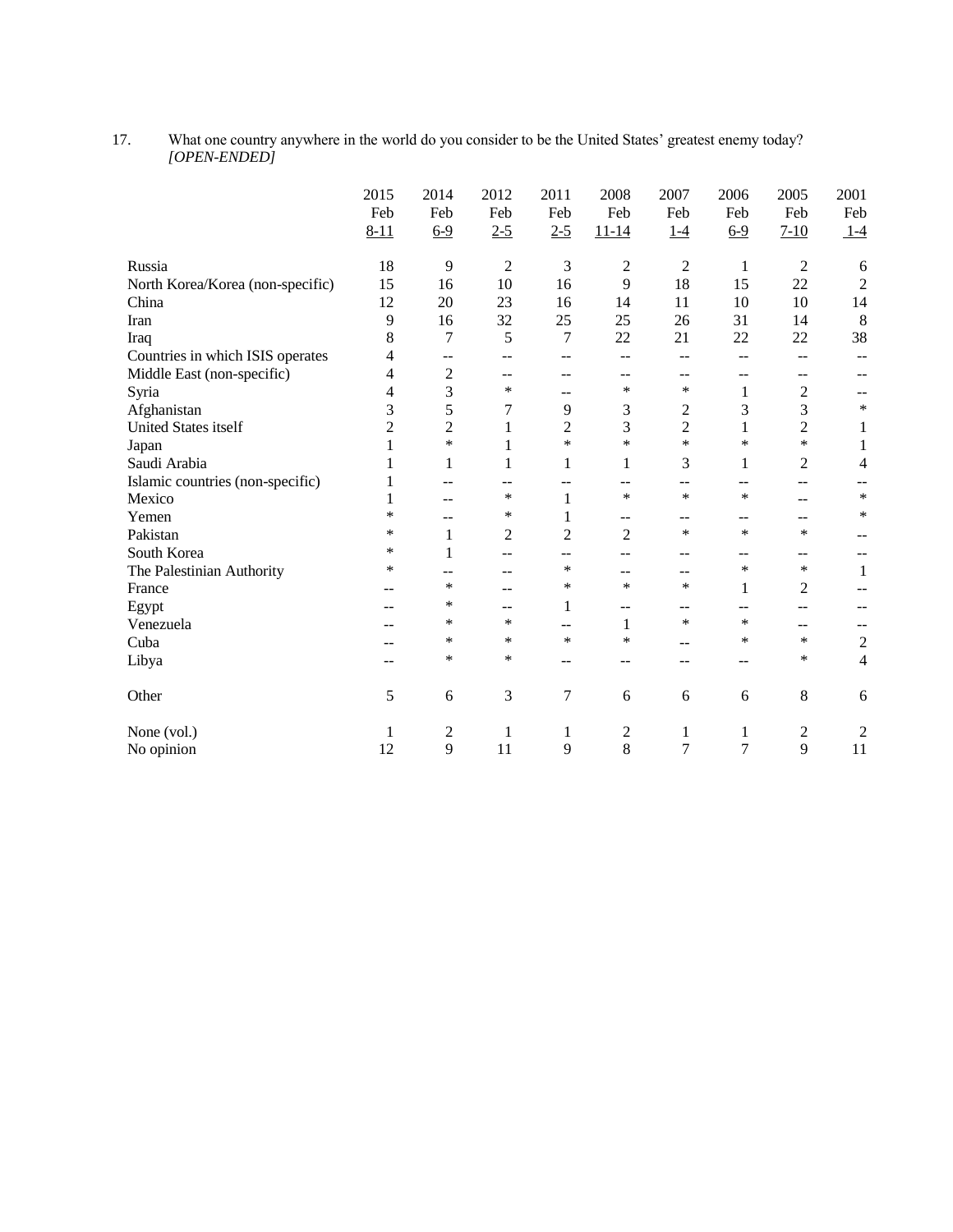18. Next, I'd like your overall opinion of some foreign countries. What is your overall opinion of [RANDOM ORDER]? Is it very favorable, mostly favorable, mostly unfavorable, or very unfavorable?

| э. пизыа            | Very           | Mostly    | Mostly      | Very        | N <sub>o</sub>   | Total     | Total       |
|---------------------|----------------|-----------|-------------|-------------|------------------|-----------|-------------|
|                     | favorable      | favorable | unfavorable | unfavorable | opinion          | favorable | unfavorable |
| 2015 Feb 8-11       | $\overline{4}$ | 20        | 45          | 25          | 6                | 24        | $70\,$      |
| 2014 Feb 6-9        | 5              | 29        | 43          | 17          | 6                | 34        | 60          |
| 2013 Feb 7-10       | 7              | 37        | 36          | 14          | 7                | 44        | 50          |
| 2012 Feb 2-5        | 6              | 44        | 33          | 11          | 6                | 50        | 44          |
| 2011 Feb 2-5        | 5              | 46        | 32          | 10          | 7                | 51        | 42          |
| 2010 Feb 1-3        | 6              | 41        | 35          | 10          | 7                | 47        | 45          |
| 2009 Feb 9-12       | $\overline{4}$ | 36        | 38          | 15          | 7                | 40        | 53          |
| 2008 Feb 11-14      | 4              | 44        | 35          | 11          | 5                | 48        | 46          |
| 2007 Feb 1-4        | 6              | 47        | 32          | 9           | 6                | 53        | 41          |
| 2006 Feb 6-9        | 5              | 53        | 27          | 8           | $\boldsymbol{7}$ | 58        | 35          |
| 2005 Feb 7-10       | 6              | 55        | 27          | 6           | 6                | 61        | 33          |
| 2004 Feb 9-12       | 7              | 52        | 26          | 9           | 6                | 59        | 35          |
| 2003 Mar 14-15 ^    | 4              | 37        | 40          | 12          | 7                | 41        | 52          |
| 2003 Feb 3-6        | 6              | 57        | 20          | 6           | 11               | 63        | 26          |
| 2002 Feb 4-6        | 11             | 55        | 20          | 7           | 7                | 66        | 27          |
| 2001 Feb 1-4 ^      | 6              | 46        | 27          | 15          | 6                | 52        | 42          |
| 2000 Nov 13-15      | 5              | 35        | 39          | 14          | 7                | 40        | 53          |
| 2000 Mar 17-19      | 5              | 35        | 39          | 12          | 9                | 40        | 51          |
| 1999 Nov 4-7        | 4              | 34        | 44          | 14          | $\overline{4}$   | 38        | 58          |
| 1999 May 7-9        | 4              | 42        | 36          | 13          | 5                | 46        | 49          |
| 1999 Apr 13-14      | 3              | 30        | 45          | 14          | $\,8\,$          | 33        | 59          |
| 1999 Feb 8-9        | 6              | 38        | 34          | 10          | 12               | 44        | 44          |
| 1997 Nov 21-23      | 7              | 49        | 29          | 7           | $\,$ 8 $\,$      | 56        | 36          |
| 1996 Mar 8-10       | 6              | 46        | 29          | 10          | 9                | 52        | 39          |
| 1995 Apr 21-24      | 5              | 44        | 32          | 12          | 7                | 49        | 44          |
| 1994 Feb 26-28      | 8              | 48        | 28          | 11          | 5                | 56        | 39          |
| 1992 Feb 6-9 †      | 12             | 45        | 20          | 13          | 10               | 57        | 33          |
| 1991 Nov 21-24 †    | 7              | 45        | 24          | 12          | 12               | 52        | 35          |
| 1991 Aug 23-25 †    | 9              | 51        | 22          | 9           | 9                | 60        | 31          |
| 1991 Aug 8-11 †     | 11             | 55        | 19          | 6           | 9                | 66        | 25          |
| 1991 Mar 14-17 †    | 6              | 44        | 32          | 10          | $\,8\,$          | 50        | 42          |
| 1991 Jan 30-Feb 2 † | 8              | 49        | 26          | 9           | 8                | 57        | 35          |
| 1990 Sep 10-11 †    | 7              | 51        | 23          | 9           | 10               | 58        | 32          |
| 1990 May 17-20 †    | 7              | 48        | 24          | $\,$ 8 $\,$ | 13               | 55        | 32          |
| 1990 Aug 10-13 †    | $\,$ 8 $\,$    | 43        | 27          | 13          | 9                | 51        | 40          |
| 1989 Feb 28-Mar 2 † | $\overline{7}$ | 55        | 20          | 9           | 9                | 62        | 29          |

**S. Russia**

^ Asked of half sample.

† 1989-1992 WORDING: Soviet Union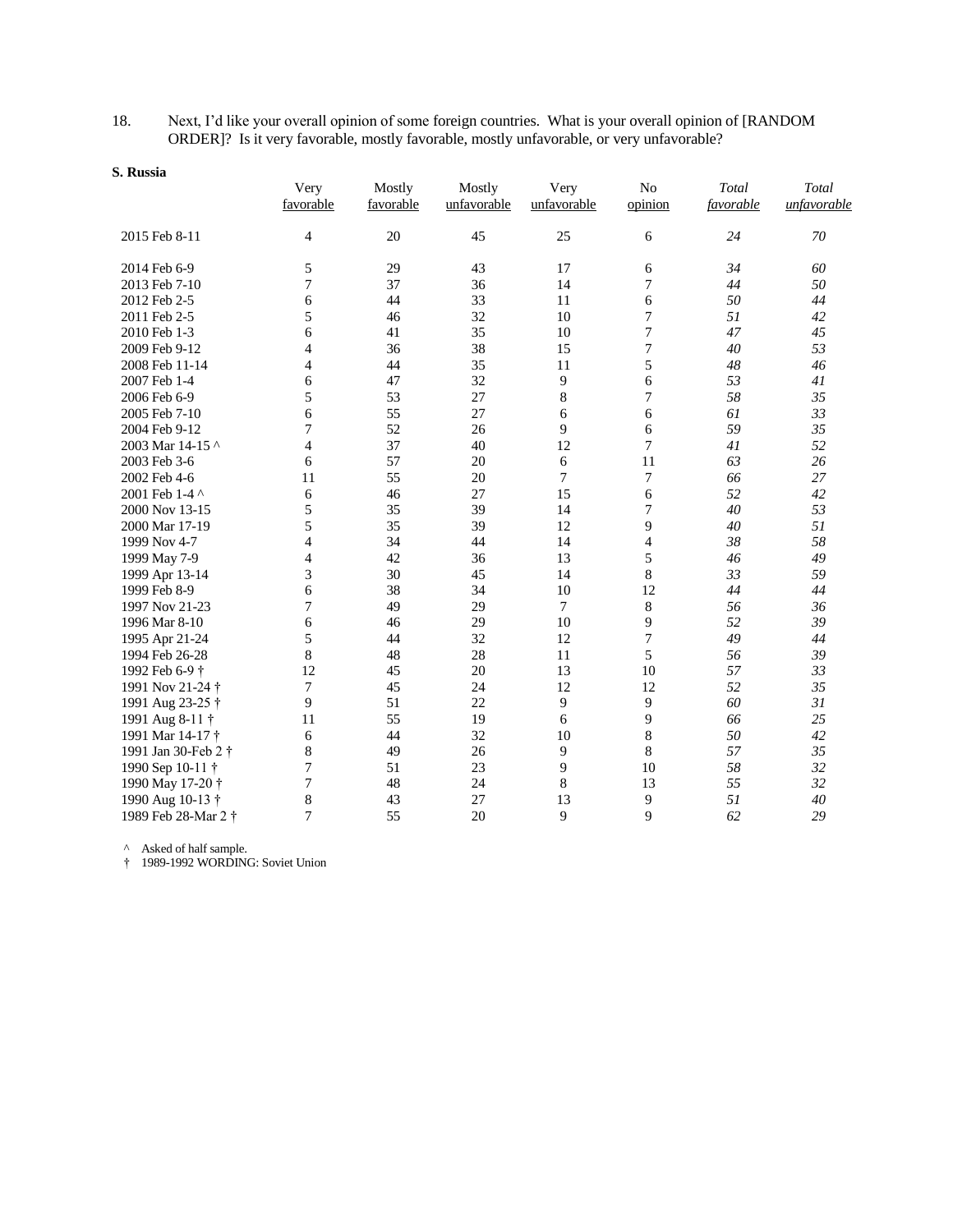22. Next, I am going to read you a list of possible threats to the vital interests of the United States in the next 10 years. For each one, please tell me if you see this as a critical threat, an important but not critical threat, or not an important threat at all. [RANDOM ORDER]

| 2015 Feb 8-11<br>(sorted by "critical threat")                            | Critical<br>threat | Important,<br>not critical |
|---------------------------------------------------------------------------|--------------------|----------------------------|
|                                                                           | $\frac{0}{0}$      | $\%$                       |
| Islamic militants, commonly known as ISIS, operating in Iraq and<br>Syria | 84                 | 12                         |
| International terrorism                                                   | 84                 | 13                         |
| Development of nuclear weapons by Iran                                    | 77                 | 16                         |
| The military power of North Korea                                         | 64                 | 26                         |
| The military power of Russia                                              | 49                 | 41                         |
| The conflict between Israel and the Palestinians                          | 47                 | 41                         |
| The conflict between Russia and Ukraine                                   | 44                 | 45                         |
| The economic power of China                                               | 40                 | 44                         |

### **TREND RESULTS:**

## **A. The military power of Russia**

|               | Critical | Important | Not important | No opinion |
|---------------|----------|-----------|---------------|------------|
| 2015 Feb 8-11 | 49       | 41        |               |            |
| 2014 Feb 6-9  | 32       | 49        |               |            |
| 2013 Feb 7-10 | 29       | 53        |               |            |
| 2010 Feb 1-3  | 23       | 52        | 22            |            |
| 2004 Feb 9-12 | 18       | 50        | 29            |            |

### **B. International terrorism**

|               | Critical | Important | Not important | No opinion |
|---------------|----------|-----------|---------------|------------|
| 2015 Feb 8-11 | 84       | 13        | າ             |            |
| 2014 Feb 6-9  | 77       | 19        | ↑             |            |
| 2013 Feb 7-10 | 81       |           | $\gamma$      |            |
| 2010 Feb 1-3  | 81       | 16        | ∍             |            |
| 2004 Feb 9-12 | 82       | 16        |               | $\ast$     |

### **C. The conflict between Israel and the Palestinians**

| Critical<br>No opinion<br>Not important<br>Important |                |
|------------------------------------------------------|----------------|
| 2015 Feb 8-11<br>47<br>8<br>41                       | $\overline{4}$ |
| 2014 Feb 6-9<br>46<br>42<br>q                        | 3              |
| 2013 Feb 7-10<br>44<br>44<br>9                       | 3              |
| 2010 Feb 1-3<br>47<br>10<br>41                       | 2              |
| 2004 Feb 9-12<br>58<br>32<br>8                       | 2              |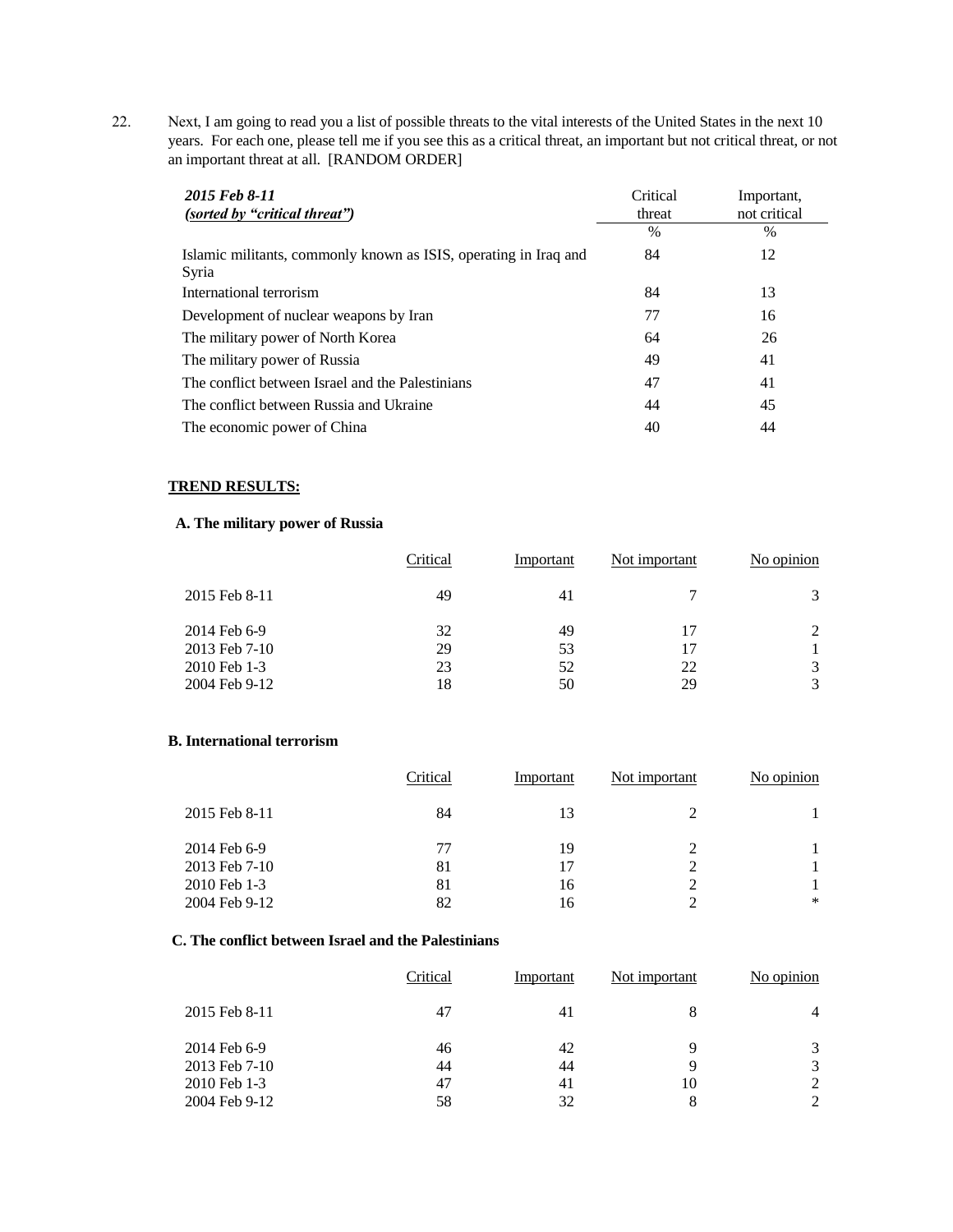# **Q.22 (THREATS TO U.S. VITAL INTERESTS) CONTINUED**

## **D. The economic power of China**

|               | Critical | Important | Not important | No opinion    |
|---------------|----------|-----------|---------------|---------------|
| 2015 Feb 8-11 | 40       | 44        |               |               |
| 2014 Feb 6-9  | 52       | 36        | 10            | $\mathcal{D}$ |
| 2013 Feb 7-10 | 52       | 39        |               |               |

### **E. Development of nuclear weapons by Iran**

|                               | Critical | Important | Not important | No opinion  |
|-------------------------------|----------|-----------|---------------|-------------|
| 2015 Feb 8-11                 | 77       | 16        |               |             |
| 2014 Feb 6-9<br>2013 Feb 7-10 | 76<br>83 | 18<br>16  |               | 2<br>$\ast$ |

# **F. The military power of North Korea**

|                | Critical | Important | Not important | No opinion |
|----------------|----------|-----------|---------------|------------|
| 2015 Feb 8-11  | 64       | 26        |               |            |
| $2010$ Feb 1-3 | 61       | 29        |               |            |

# **G. The conflict between Russia and Ukraine**

|               | <b>Tritical</b> | Important | Not important | No opinion |
|---------------|-----------------|-----------|---------------|------------|
| 2015 Feb 8-11 | 44              |           |               |            |

## **H. Islamic militants, commonly known as ISIS, operating in Iraq and Syria**

|               | Critical | Important | Not important | No opinion |
|---------------|----------|-----------|---------------|------------|
| 2015 Feb 8-11 |          |           |               |            |